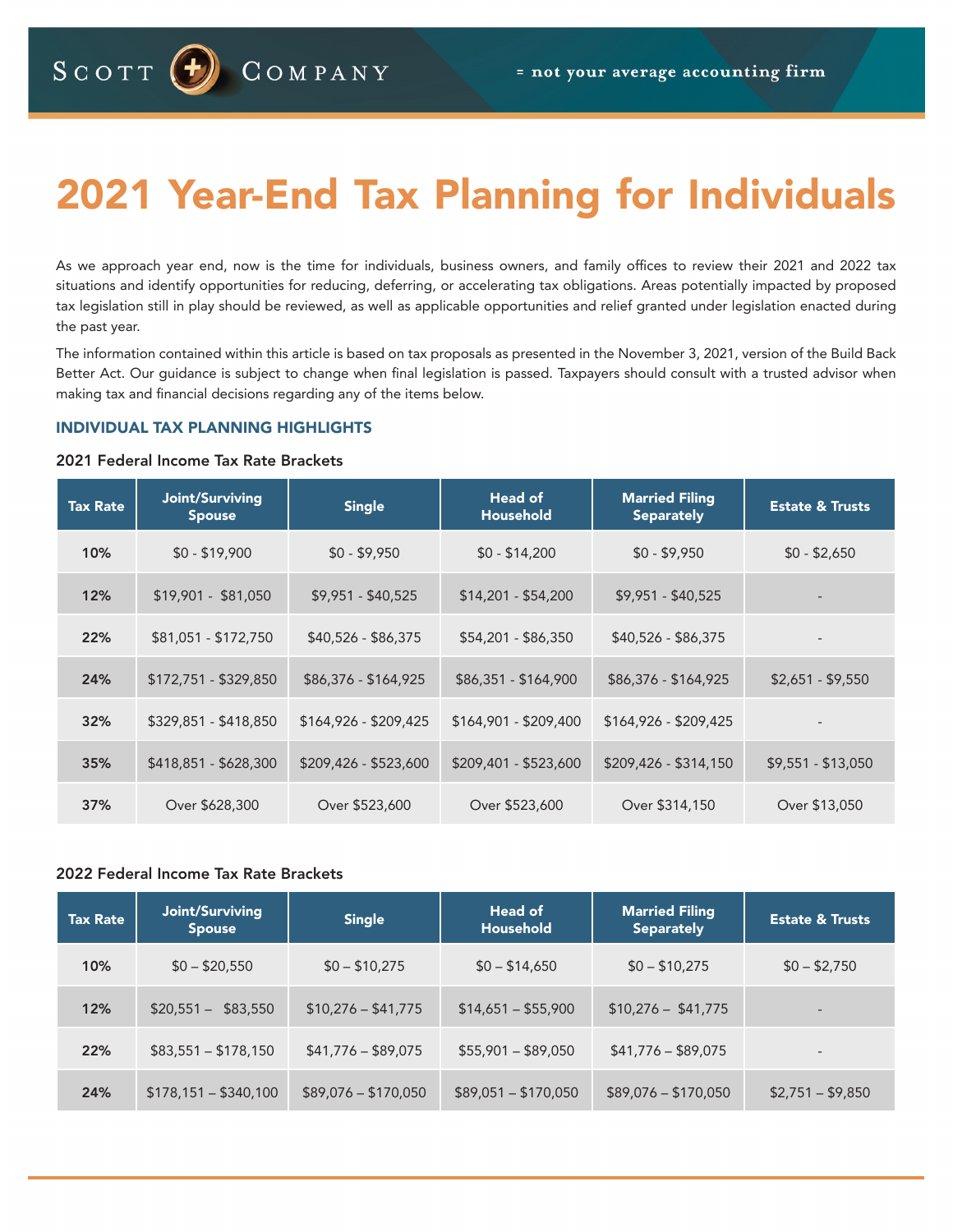

| 32% | $$340,101 - $431,900$ | $$170,051 - $215,950$ | $$170,051 - $215,950$ | $$170,051 - $215,950$ |                    |
|-----|-----------------------|-----------------------|-----------------------|-----------------------|--------------------|
| 35% | $$431,901 - $647,850$ | $$215,951 - $539,900$ | $$215,951 - $539,900$ | $$215,951 - $323,925$ | $$9,851 - $13,450$ |
| 37% | Over \$647,850        | Over \$539,900        | Over \$539,900        | Over \$323,925        | Over \$13,450      |

# PROPOSED SURCHARGE ON HIGH-INCOME INDIVIDUALS, ESTATES AND TRUSTS

The draft Build Back Better Act released on November 3, 2021 would impose a 5% surcharge on modified adjusted gross income that exceeds \$5 million for married individuals filing separately, \$200,000 for estates and trusts and \$10 million for all other individuals. An additional 3% surcharge would be imposed on modified adjusted gross income in excess of \$12.5 million for married individuals filing separately, \$500,000 for estates and trusts and \$25 million for all other individuals. The proposal would be effective for taxable years beginning after December 31, 2021 (i.e., beginning in 2022).

While keeping the proposed surcharges in mind, taxpayers should consider whether they can minimize their tax bills by shifting income or deductions between 2021 and 2022. Ideally, income should be received in the year with the lower marginal tax rate, and deductible expenses should be paid in the year with the higher marginal tax rate. If the marginal tax rate is the same in both years, deferring income from 2021 to 2022 will produce a one-year tax deferral and accelerating deductions from 2022 to 2021 will lower the 2021 income tax liability.

Actions to consider that may result in a reduction or deferral of taxes include:

- Delaying closing capital gain transactions until after year end or structuring 2021 transactions as installment sales so that gain is deferred past 2021 (also see Long Term Capital Gains, below).
- Considering whether to trigger capital losses before the end of 2021 to offset 2021 capital gains.
- Delaying interest or dividend payments from closely held corporations to individual business-owner taxpayers.
- Deferring commission income by closing sales in early 2022 instead of late 2021.
- Accelerating deductions for expenses such as mortgage interest and charitable donations (including donations of appreciated property) into 2021 (subject to AGI limitations).
- Evaluating whether non-business bad debts are worthless by the end of 2021 and should be recognized as a short-term capital loss.
- Shifting investments to municipal bonds or investments that do not pay dividends to reduce taxable income in future years.

On the other hand, taxpayers that will be in a higher tax bracket in 2022 or that would be subject to the proposed 2022 surcharges may want to consider potential ways to move taxable income from 2022 into 2021, such that the taxable income is taxed at a lower tax rate. Current year actions to consider that could reduce 2022 taxes include:

- Accelerating capital gains into 2021 or deferring capital losses until 2022.
- Electing out of the installment sale method for 2021 installment sales.
- Deferring deductions such as large charitable contributions to 2022.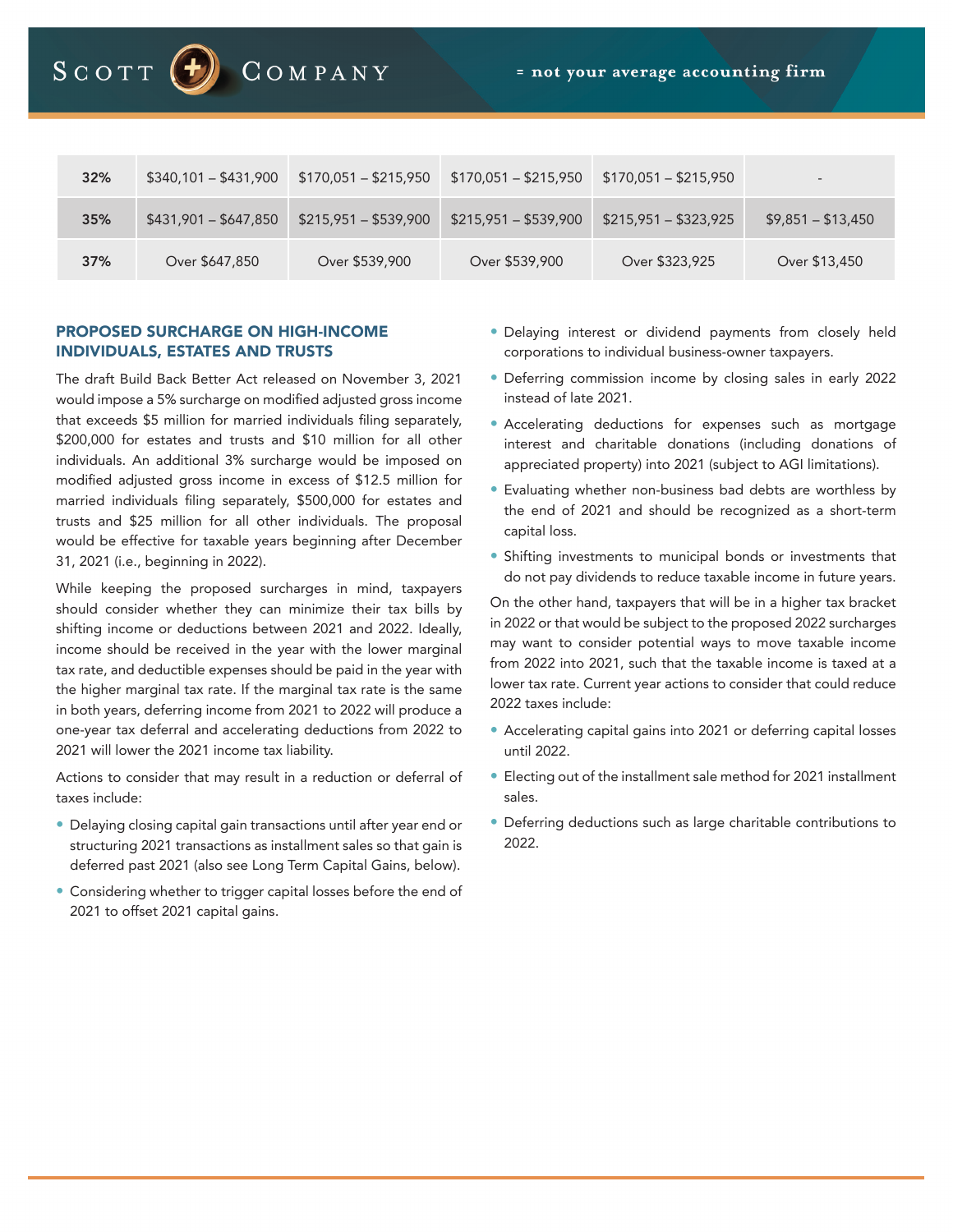# LONG-TERM CAPITAL GAINS

The long-term capital gains rates for 2021 and 2022 are shown below. The tax brackets refer to the taxpayer's taxable income. Capital gains also may be subject to the 3.8% Net Investment Income Tax.

## 2021 Long-Term Capital Gains Rate Brackets

| <b>Long-Term</b><br><b>Capital Gains</b><br><b>Tax Rate</b> | Joint/Surviving<br><b>Spouse</b> | <b>Single</b>        | Head of<br><b>Household</b> | <b>Married Filing</b><br><b>Separately</b> | <b>Estate &amp; Trusts</b> |
|-------------------------------------------------------------|----------------------------------|----------------------|-----------------------------|--------------------------------------------|----------------------------|
| 0%                                                          | $$0 - $80,800$                   | $$0 - $40,400$       | $$0 - $54,100$              | $$0 - $40,400$                             | $$0 - $2,700$              |
| 15%                                                         | \$80,801 - \$501,600             | $$40,401 - $445,850$ | \$54,101 - \$473,750        | \$40,401 - \$250,800                       | $$2,701 - $13,250$         |
| 20%                                                         | Over \$501,600                   | Over \$445,850       | Over \$473,750              | Over \$250,800                             | Over \$13,250              |

# 2022 Long-Term Capital Gains Rate Brackets

| Long-Term<br><b>Capital Gains</b><br><b>Tax Rate</b> | Joint/Surviving<br><b>Spouse</b> | <b>Single</b>        | Head of<br>Household | <b>Married Filing</b><br><b>Separately</b> | <b>Estate &amp; Trusts</b> |
|------------------------------------------------------|----------------------------------|----------------------|----------------------|--------------------------------------------|----------------------------|
| 0%                                                   | $$0 - $83,350$                   | $$0 - $41,675$       | $$0 - $55,800$       | $$0 - $41,675$                             | $$0 - $2,800$              |
| 15%                                                  | \$83,351 - \$517,200             | \$41,676 - \$459,750 | \$55,801 - \$488,500 | \$41,676 - \$258,600                       | $$2,801 - $13,700$         |
| 20%                                                  | Over \$517,200                   | Over \$459,750       | Over \$448,500       | Over \$258,600                             | Over \$13,700              |

Long-term capital gains (and qualified dividends) are subject to a lower tax rate than other types of income. Investors should consider the following when planning for capital gains:

- Holding capital assets for more than a year (more than three years for assets attributable to carried interests) so that the gain upon disposition qualifies for the lower long-term capital gains rate.
- Considering long-term deferral strategies for capital gains such as reinvesting capital gains into designated qualified opportunity zones.
- Investing in, and holding, "qualified small business stock" for at least five years. (Note that the November 3 draft of the Build Back Better Act would limit the 100% and 75% exclusion available for the sale of qualified small business stock for dispositions after September 13, 2021.)
- Donating appreciated property to a qualified charity to avoid long term capital gains tax (also see Charitable Contributions, below).

# NET INVESTMENT INCOME TAX

An additional 3.8% net investment income tax (NIIT) applies on net investment income above certain thresholds. For 2021, net investment income does not apply to income derived in the ordinary course of a trade or business in which the taxpayer materially participates. Similarly, gain on the disposition of trade or business assets attributable to an activity in which the taxpayer materially participates is not subject to the NIIT.

The November 3 version of the Build Back Better Act would broaden the application of the NIIT. Under the proposed legislation, the NIIT would apply to all income earned by high income taxpayers unless such income is otherwise subject to self-employment or payroll tax. For example, high income passthrough entity owners would be subject to the NIIT on their distributive share income and gain that is not subject to selfemployment tax. In conjunction with other tax planning strategies that are being implemented to reduce income tax or capital gains tax, impacted taxpayers may want to consider the following tax planning to minimize their NIIT liabilities: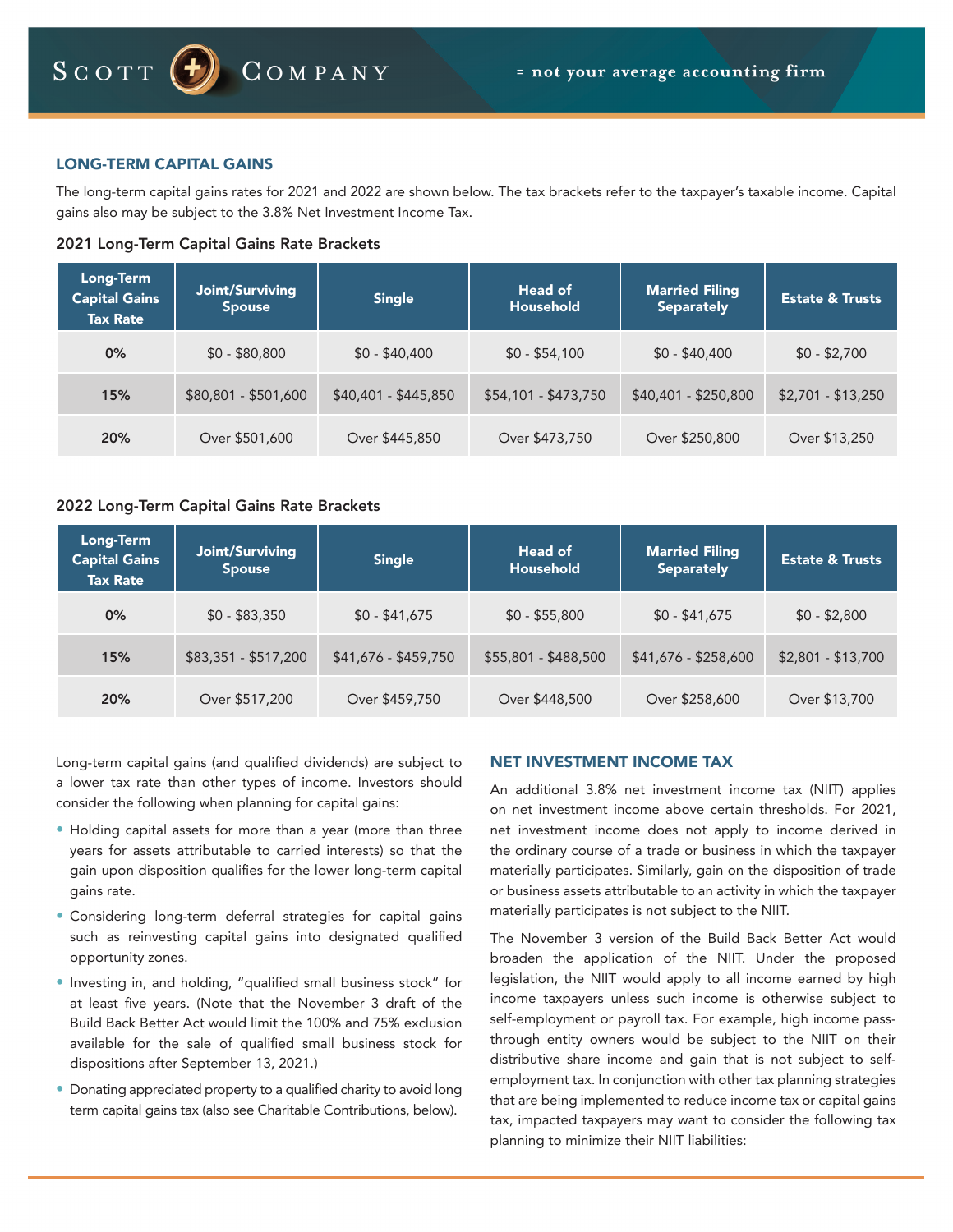COMPANY

- Deferring net investment income for the year.
- Accelerating into 2021 income from pass-through entities that would be subject to the expanded definition of net investment income under the proposed tax legislation.

## SOCIAL SECURITY TAX

The Old-Age, Survivors, and Disability Insurance (OASDI) program is funded by contributions from employees and employers through FICA tax. The FICA tax rate for both employees and employers is 6.2% of the employee's gross pay, but only on wages up to \$142,800 for 2021 and \$147,000 for 2022. Self-employed persons pay a similar tax, called SECA (or self-employment tax), based on 12.4% of the net income of their businesses.

Employers, employees, and self-employed persons also pay a tax for Medicare/Medicaid hospitalization insurance (HI), which is part of the FICA tax, but is not capped by the OASDI wage base. The HI payroll tax is 2.9%, which applies to earned income only. Self-employed persons pay the full amount, while employers and employees each pay 1.45%. An extra 0.9% Medicare (HI) payroll tax must be paid by individual taxpayers on earned income that is above certain adjusted gross income (AGI) thresholds, i.e., \$200,000 for individuals, \$250,000 for married couples filing jointly and \$125,000 for married couples filing separately. However, employers do not pay this extra tax.

#### LONG-TERM CARE INSURANCE AND SERVICES

Premiums an individual pays on a qualified long-term care insurance policy are deductible as a medical expense. The maximum deduction amount is determined by an individual's age. The following table sets forth the deductible limits for 2021 and 2022 (the limitations are per person, not per return):

| Age                        | <b>Deduction</b><br><b>Limitation 2021</b> | <b>Deduction</b><br><b>Limitation 2022</b> |  |
|----------------------------|--------------------------------------------|--------------------------------------------|--|
| 40 or under                | \$450                                      | \$450                                      |  |
| Over 40 but<br>not over 50 | \$850                                      | \$850                                      |  |
| Over 50 but<br>not over 60 | \$1,690                                    | \$1,690                                    |  |
| Over 60 but<br>not over 70 | \$4,520                                    | \$4,510                                    |  |
| Over 70                    | \$5,640                                    | \$5,640                                    |  |

#### RETIREMENT PLAN CONTRIBUTIONS

Individuals may want to maximize their annual contributions to qualified retirement plans and Individual Retirement Accounts (IRAs) while keeping in mind the current proposed tax legislation that would limit contributions and conversions and require minimum distributions beginning in 2029 for large retirement funds without regard to the taxpayer's age.

The maximum amount of elective contributions that an employee can make in 2021 to a 401(k) or 403(b) plan is \$19,500 (\$26,000 if age 50 or over and the plan allows "catch up" contributions). For 2022, these limits are \$20,500 and \$27,000, respectively.

The SECURE Act permits a penalty-free withdrawal of up to \$5,000 from traditional IRAs and qualified retirement plans for qualifying expenses related to the birth or adoption of a child after December 31, 2019. The \$5,000 distribution limit is per individual, so a married couple could each receive \$5,000.

Under the SECURE Act, individuals are now able to contribute to their traditional IRAs in or after the year in which they turn 70½.

The SECURE Act changes the age for required minimum distributions (RMDs) from tax-qualified retirement plans and IRAs from age 70½ to age 72 for individuals born on or after July 1, 1949. Generally, the first RMD for such individuals is due by April 1 of the year after the year in which they turn 72.

Individuals age 70½ or older can donate up to \$100,000 to a qualified charity directly from a taxable IRA.

The SECURE Act generally requires that designated beneficiaries of persons who die after December 31, 2019, take inherited plan benefits over a 10-year period. Eligible designated beneficiaries (i.e., surviving spouses, minor children of the plan participant, disabled and chronically ill beneficiaries and beneficiaries who are less than 10 years younger than the plan participant) are not limited to the 10-year payout rule. Special rules apply to certain trusts.

Small businesses can contribute the lesser of (i) 25% of employees' salaries or (ii) an annual maximum set by the IRS each year to a Simplified Employee Pension (SEP) plan by the extended due date of the employer's federal income tax return for the year that the contribution is made. The maximum SEP contribution for 2021 is \$58,000. The maximum SEP contribution for 2022 is \$61,000. The calculation of the 25% limit for self-employed individuals is based on net self-employment income, which is calculated after the reduction in income from the SEP contribution (as well as for other things, such as self-employment taxes).

2021 could be the final opportunity to convert non-Roth after-tax savings in qualified plans and IRAs to Roth accounts if legislation passes in its current form. Proposed legislation would prohibit all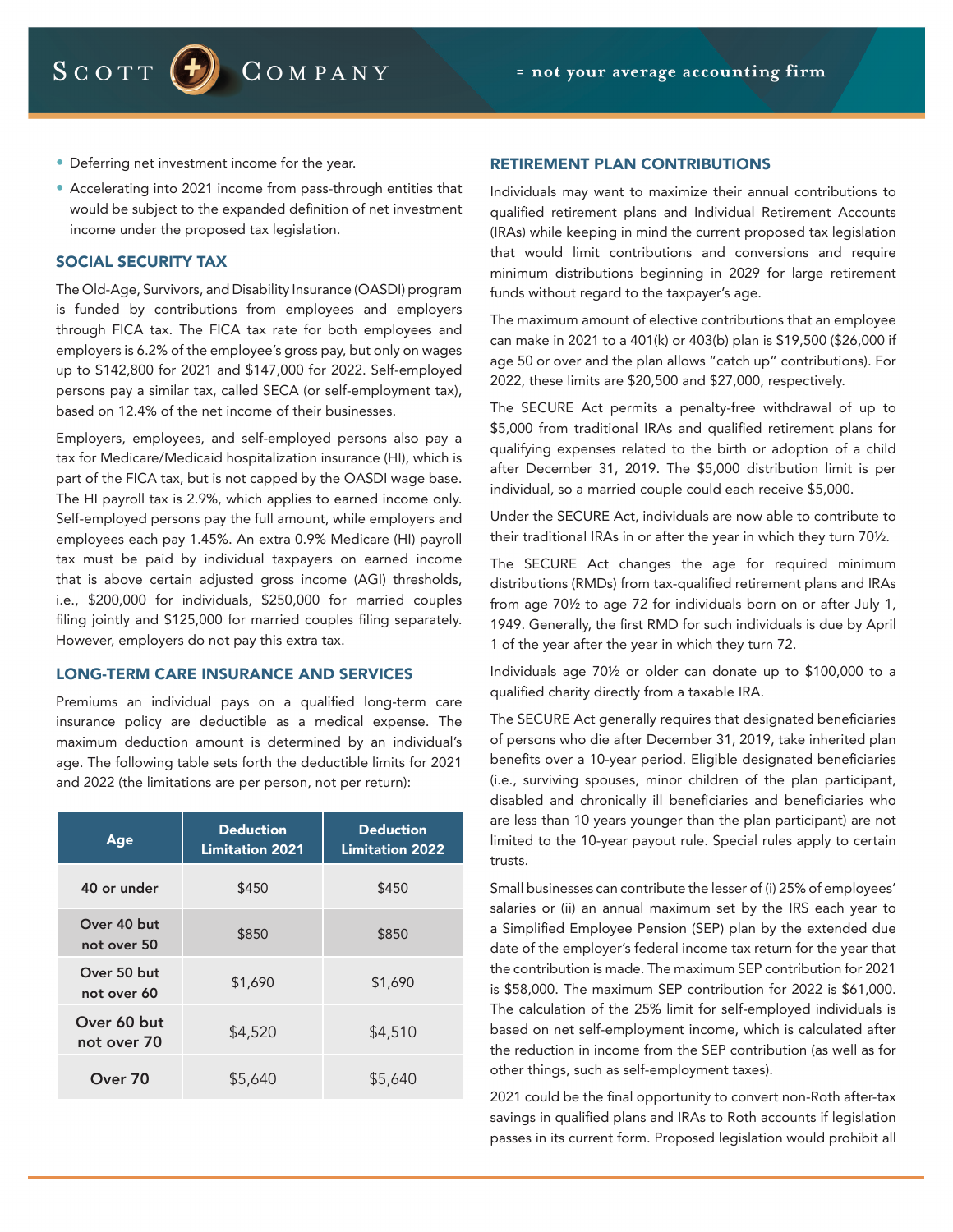SCOTT  $(-)$ 

COMPANY

taxpayers from funding Roth IRAs or designated Roth accounts with after-tax contributions starting in 2022, and high-income taxpayers from converting retirement accounts attributable to pre-tax or deductible contributions to Roths starting in 2032.

Proposed legislation would require wealthy savers of all ages to substantially draw down retirement balances that exceed \$10 million after December 31, 2028, with potential income tax payments on the distributions. As account balances approach the mandatory distribution level, extra consideration should be given before making an annual contribution.

## FOREIGN EARNED INCOME EXCLUSION

The foreign earned income exclusion is \$108,700 in 2021, to be increased to \$112,000 in 2022.

# ALTERNATIVE MINIMUM TAX

A taxpayer must pay either the regular income tax or the alternative minimum tax (AMT), whichever is higher. The established AMT exemption amounts for 2021 are \$73,600 for unmarried individuals and individuals claiming head of household status, \$114,600 for married individuals filing jointly and surviving spouses, \$57,300 for married individuals filing separately and \$25,700 for estates and trusts. For 2022, those amounts are \$75,900 for unmarried individuals and individuals claiming the head of household status, \$118,100 for married individuals filing jointly and surviving spouses, \$59,050 for married individuals filing separately and \$26,500 for estates and trusts.

#### KIDDIE TAX

The unearned income of a child is taxed at the parents' tax rates if those rates are higher than the child's tax rate.

# LIMITATION ON DEDUCTIONS OF STATE AND LOCAL TAXES (SALT LIMITATION)

For individual taxpayers who itemize their deductions, the Tax Cuts and Jobs Act (TCJA) introduced a \$10,000 limit on deductions of state and local taxes paid during the year (\$5,000 for married individuals filing separately). The limitation applies to taxable years beginning on or after December 31, 2017 and before January 1, 2026. Various states have enacted new rules that allow owners of pass-through entities to avoid the SALT deduction limitation in certain cases.

The November 3 draft of the Build Back Better Act would extend the TCJA SALT deduction limitation through 2031 and increase the deduction limitation amount to \$72,500 (\$32,250 for estates, trusts and married individuals filing separately). An amendment currently on the table proposes increasing the deduction limitation amount to \$80,000 (\$40,000 for estates, trusts and

married individuals filing separately). The proposal would be effective for taxable years beginning after December 31, 2020, therefore applying to the 2021 calendar year.

#### CHARITABLE CONTRIBUTIONS

The Taxpayer Certainty and Disaster Relief Act of 2020 extended the temporary suspension of the AGI limitation on certain qualifying cash contributions to publicly supported charities under the CARES Act. As a result, individual taxpayers are permitted to take a charitable contribution deduction for qualifying cash contributions made in 2021 to the extent such contributions do not exceed the taxpayer's AGI. Any excess carries forward as a charitable contribution that is usable in the succeeding five years. Contributions to non-operating private foundations or donoradvised funds are not eligible for the 100% AGI limitation. The limitations for cash contributions continue to be 30% of AGI for non-operating private foundations and 60% of AGI for donor advised funds. The temporary suspension of the AGI limitation on qualifying cash contributions will no longer apply to contributions made in 2022. Contributions made in 2022 will be subject to a 60% AGI limitation. Tax planning around charitable contributions may include:

- Maximizing 2021 cash charitable contributions to qualified charities to take advantage of the 100% AGI limitation.
- Deferring large charitable contributions to 2022 if the taxpayer would be subject to the proposed individual surcharge tax.
- Creating and funding a private foundation, donor advised fund or charitable remainder trust.
- Donating appreciated property to a qualified charity to avoid long term capital gains tax.

# ESTATE AND GIFT TAXES

The November 3 draft of the Build Back Better Act does not include any changes to the estate and gift tax rules. For gifts made in 2021, the gift tax annual exclusion is \$15,000 and for 2022 is \$16,000. For 2021, the unified estate and gift tax exemption and generation-skipping transfer tax exemption is \$11,700,000 per person. For 2022, the exemption is \$12,060,000. All outright gifts to a spouse who is a U.S. citizen are free of federal gift tax. However, for 2021 and 2022, only the first \$159,000 and \$164,000, respectively, of gifts to a non-U.S. citizen spouse are excluded from the total amount of taxable gifts for the year. Tax planning strategies may include:

- Making annual exclusion gifts.
- Making larger gifts to the next generation, either outright or in trust.